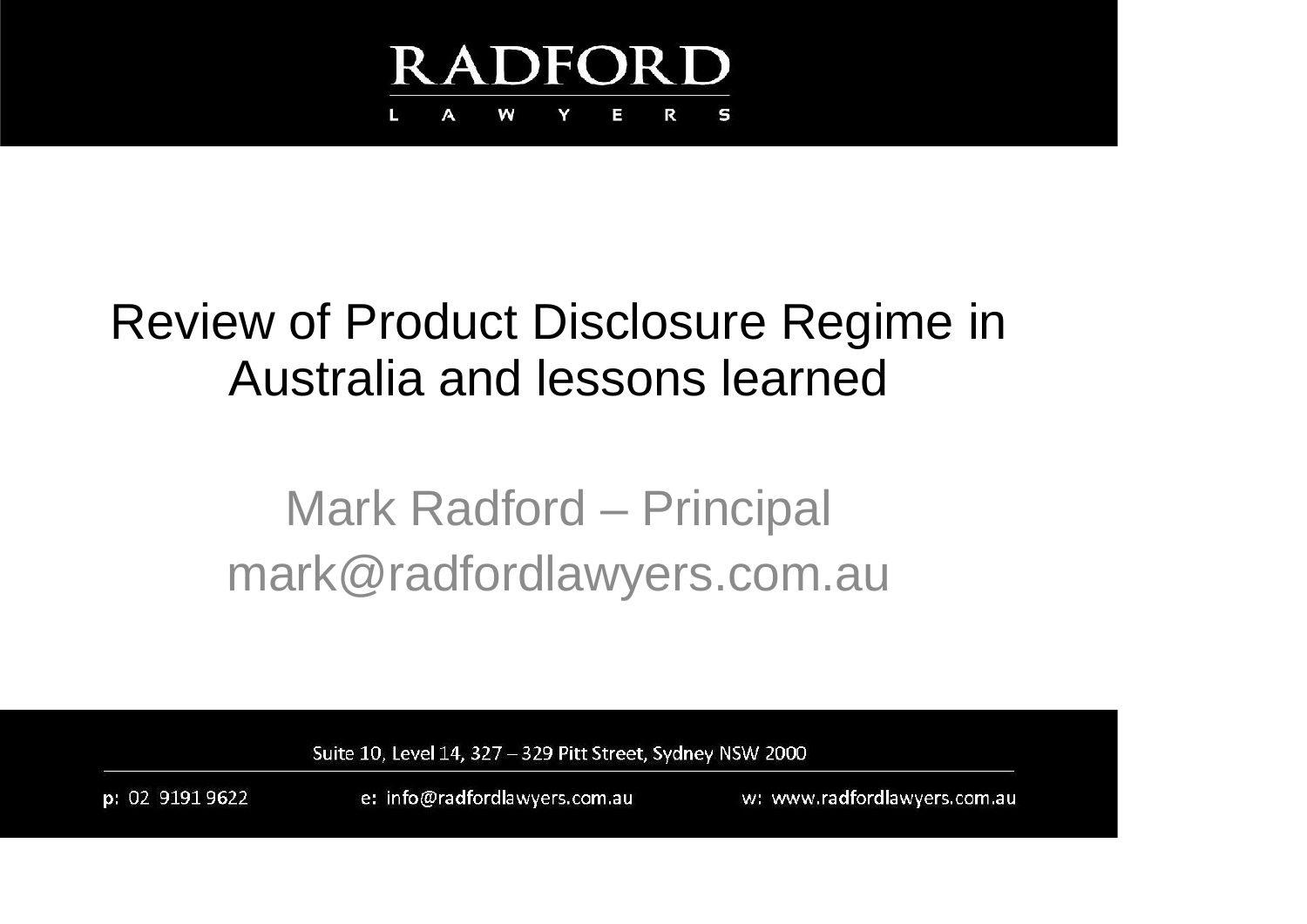### FSI

- Strategic inquiry by Australia government to see how our financial system (including insurance) could be best positioned meet Australia's evolving needs and support Australia's economic growth.
- Interim report 15 July 2014 noted concerns about current disclosure  $\bullet$ regime and puts forward suggestions for consideration.
- Key concerns re transparency and product disclosure effectiveness are universal.
- See http://fsi.gov.au for full information.

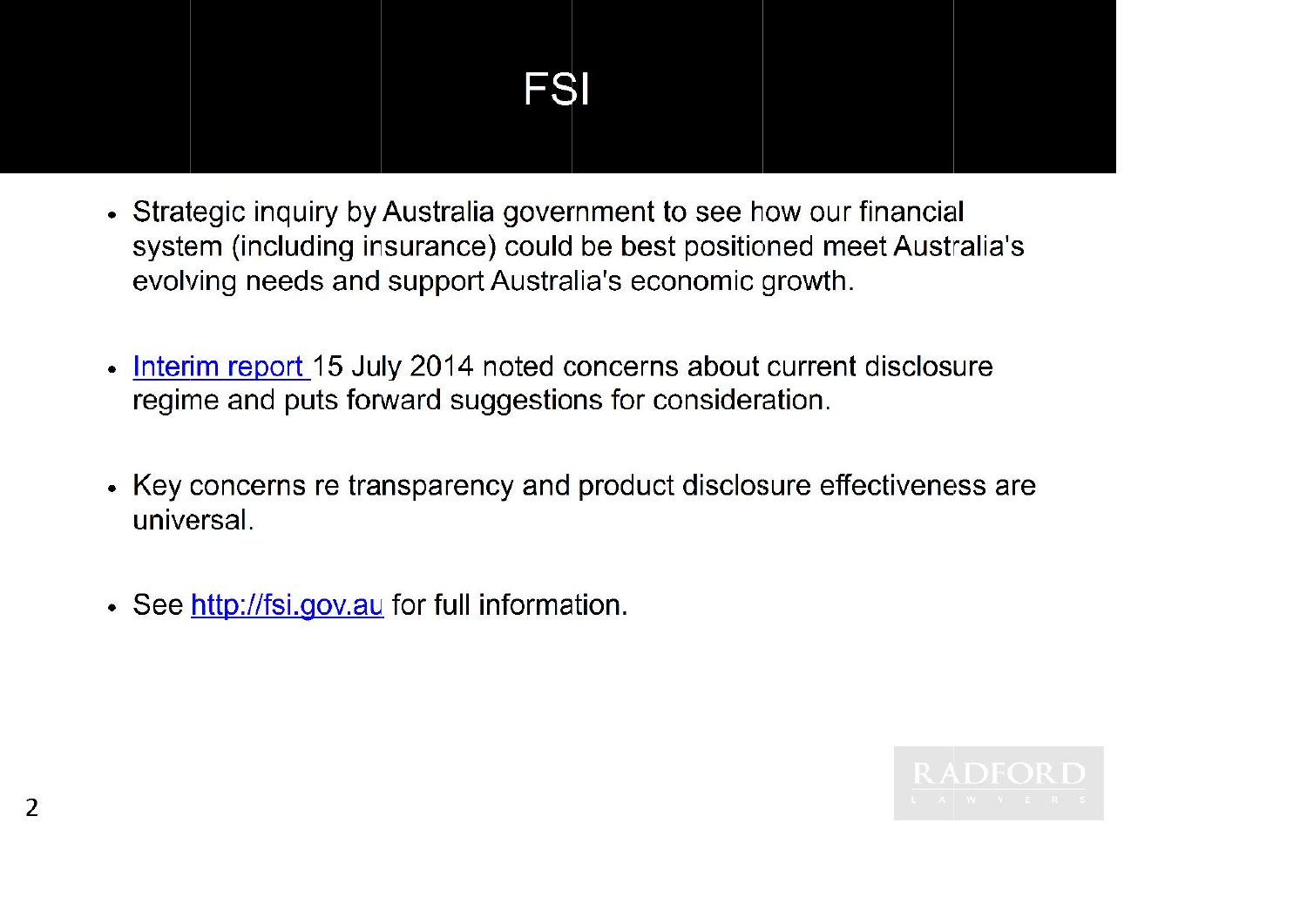### Overview of current product disclosure regime

- Most insurance covered by federal legislation ie Australia wide
- **Corporations Act**
	- Applies to all financial services including insurance with special rules for different product types.
	- Licensing of insurers and intermediaries and consumer protection rules, including product disclosure.
- **Insurance Contracts Act**
	- Insurance specific legislation.
	- Overrides common law rules and seeks to create fair balance between rights of insurer and insured.
- **Reinsurance -** not covered by any specific product disclosure legislation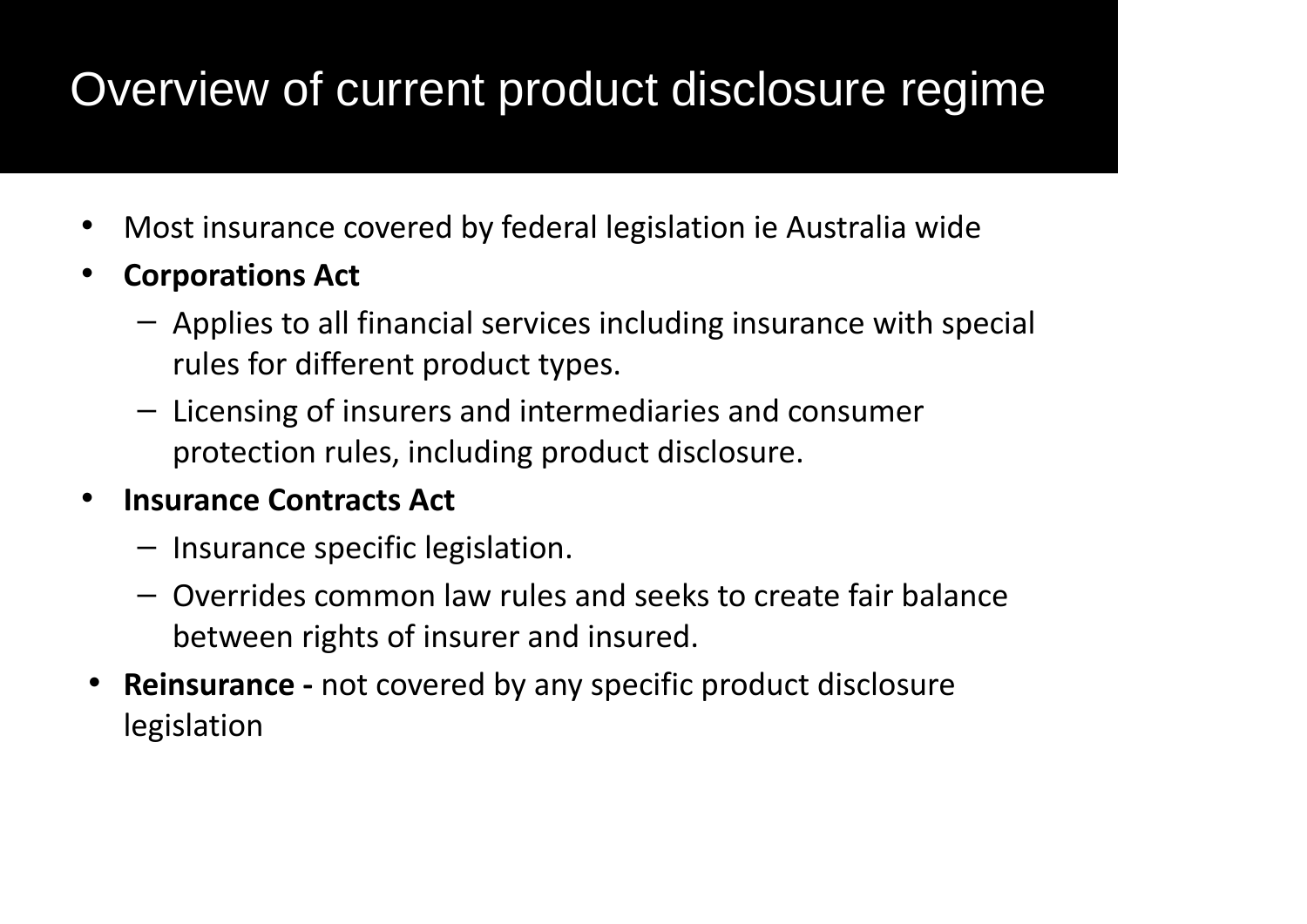## Corporations Act regime

- One size fits all legislation applying to all financial products with special rules for different product types.
- Product disclosure protection is focused on protecting those considered less able to protect themselves.
- Aim to ensure they get minimum information in clearly, concisely and effectively.
- Tool to achieve this was the Product disclosure statement (PDS)
- Obligation only applies for retail clients individual or small business but only when buying personal lines type products e.g motor, home insurance, travel etc
- Minimum content requirements.
- They must get PDS before buying and special rules apply for telephone sales and other unusual scenarios
- Wholesale clients no misleading or deceptive conduct and Insurance Contracts Act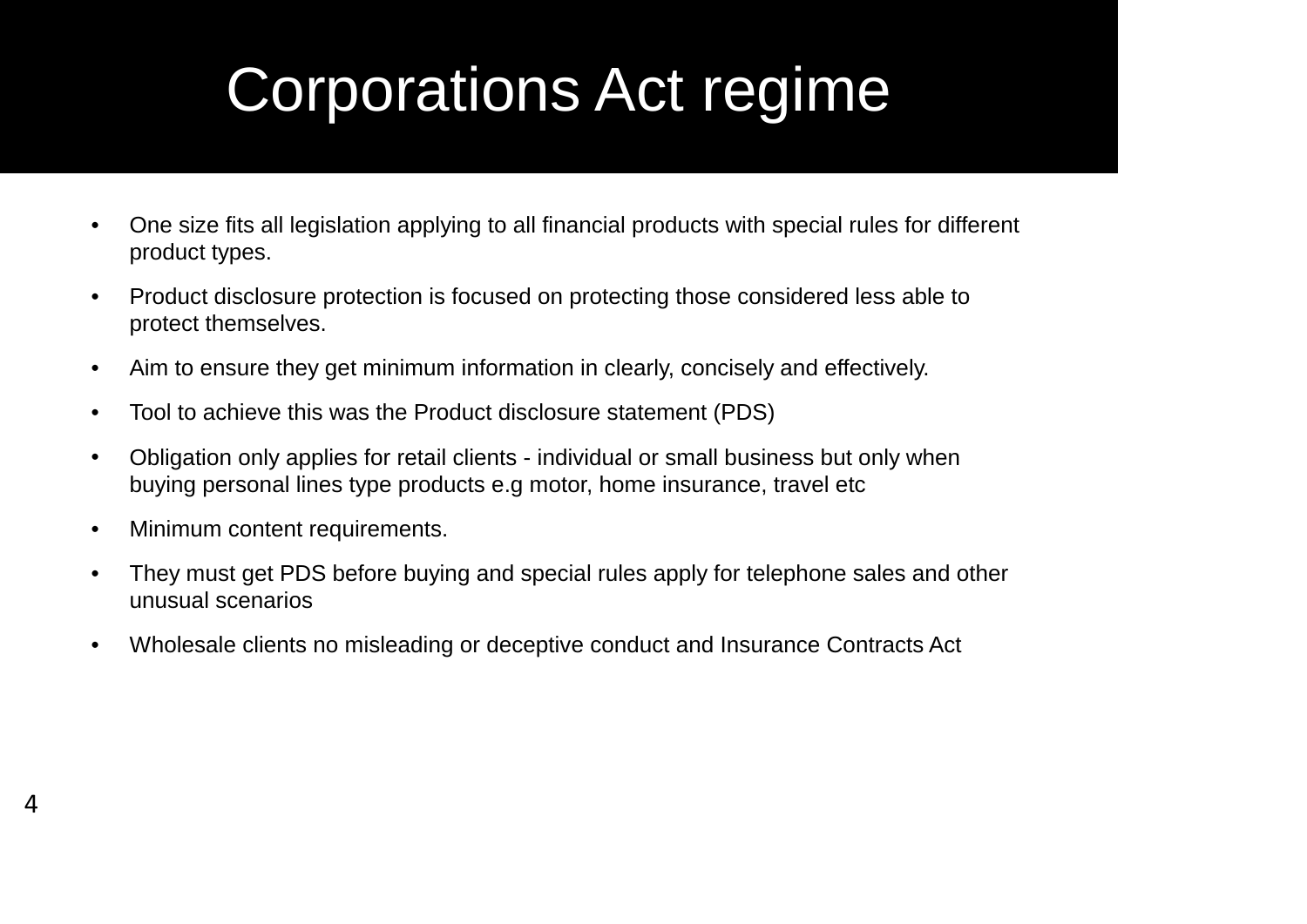# PDS minimum content (examples)

- Issuer
- Fees payable by the client (i.e. premium, excesses)
- Cooling-off period
- Significant benefits
- Dispute resolution system
- Terms and conditions of the policy
- Any information that the issuer would have to provide to the person under s35 (2) or 37 of the Insurance Contracts Act
- Extra information if CCI or the issuer is unauthorised foreign insurer (see next slides) *PDS must be:*
- *clear, concise and effective; and*
- *not misleading*

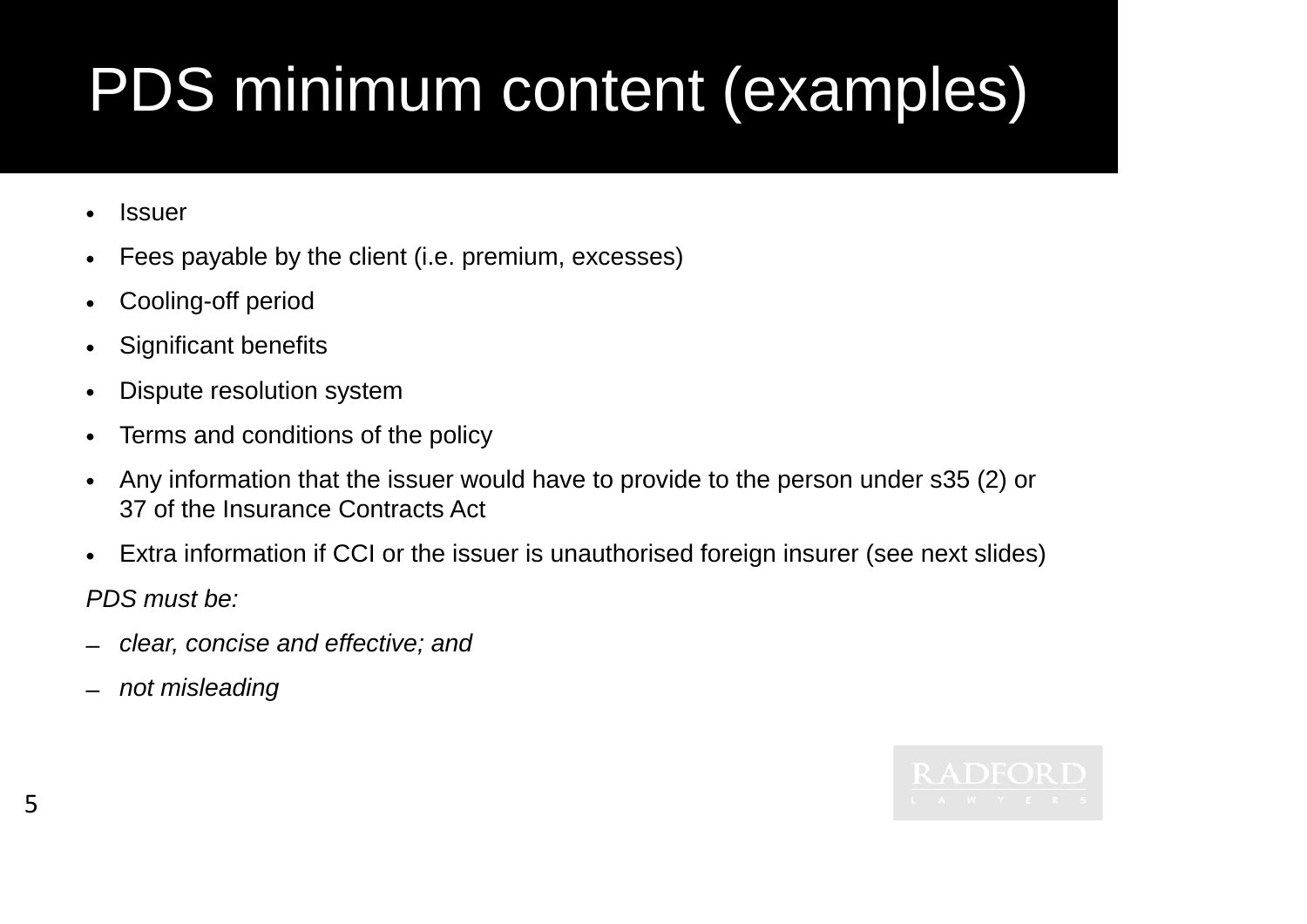# Has it worked?

- Not well. One size fits all makes for an unattractive outfit.
- Insurer in effect delivers a document that is no different to a normal policy wording but better drafted because of the clear concise and effective obligation and minimum content requirements.
- In some cases the documents have become longer because of principles based approach e.g obligation to include information on the "significant benefits" of a product.
- Has focused insurers on drafting things more clearly which is a good thing.
- Gives courts and external dispute resolution scheme that insurers are members of and bound by (FOS), more opportunity to help retail clients.
- Consumers in reality don't read the document or are not capable of understanding what are complex concepts in such documents.

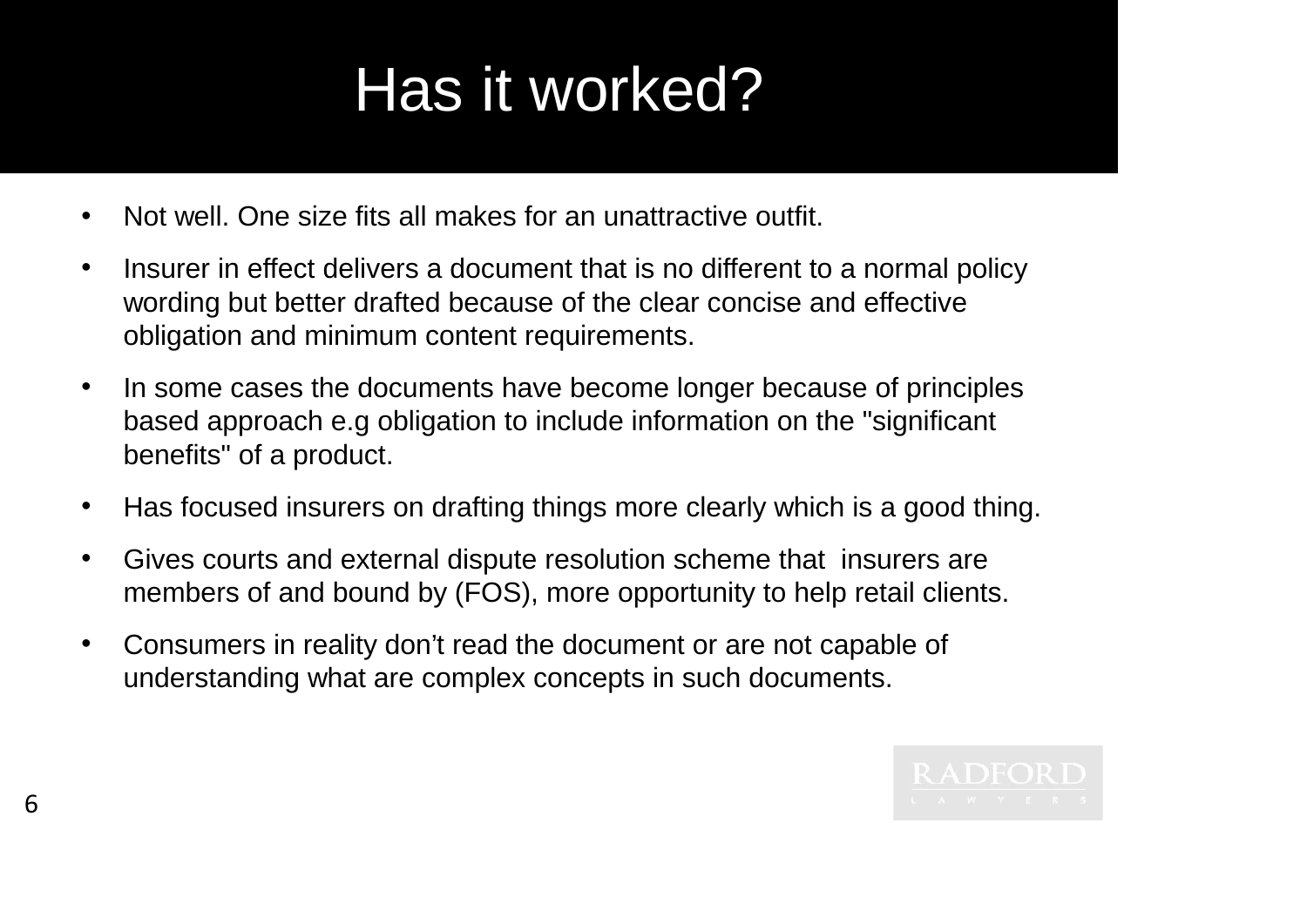### Insurance Contracts Act transparency provisions

Imposes significant protection for all insureds not just retail clients.

**Pre-contactual -** Duty of disclosure and misrepresentation protections – special extra rules for specific consumer types of insurance e.g specific questions obligation on insurer

### **Post-contractual**

7

- Duty of utmost good faith e.g cannot rely on provision if to do so would breach duty.
- Obligations to notify unusual terms or less than minimum cover for certain personal lines products. Must be clearly drafted or cannot rely on term.
- Inability to rely on provision unless certain notices contained in policy that clearly explain effect e.g automatic cancellation of instalment policy without notice.
- Provisions applying set definition of flood in certain policies despite policy definition.
- Information must be given before entry with some exceptions to take account of telephone sales.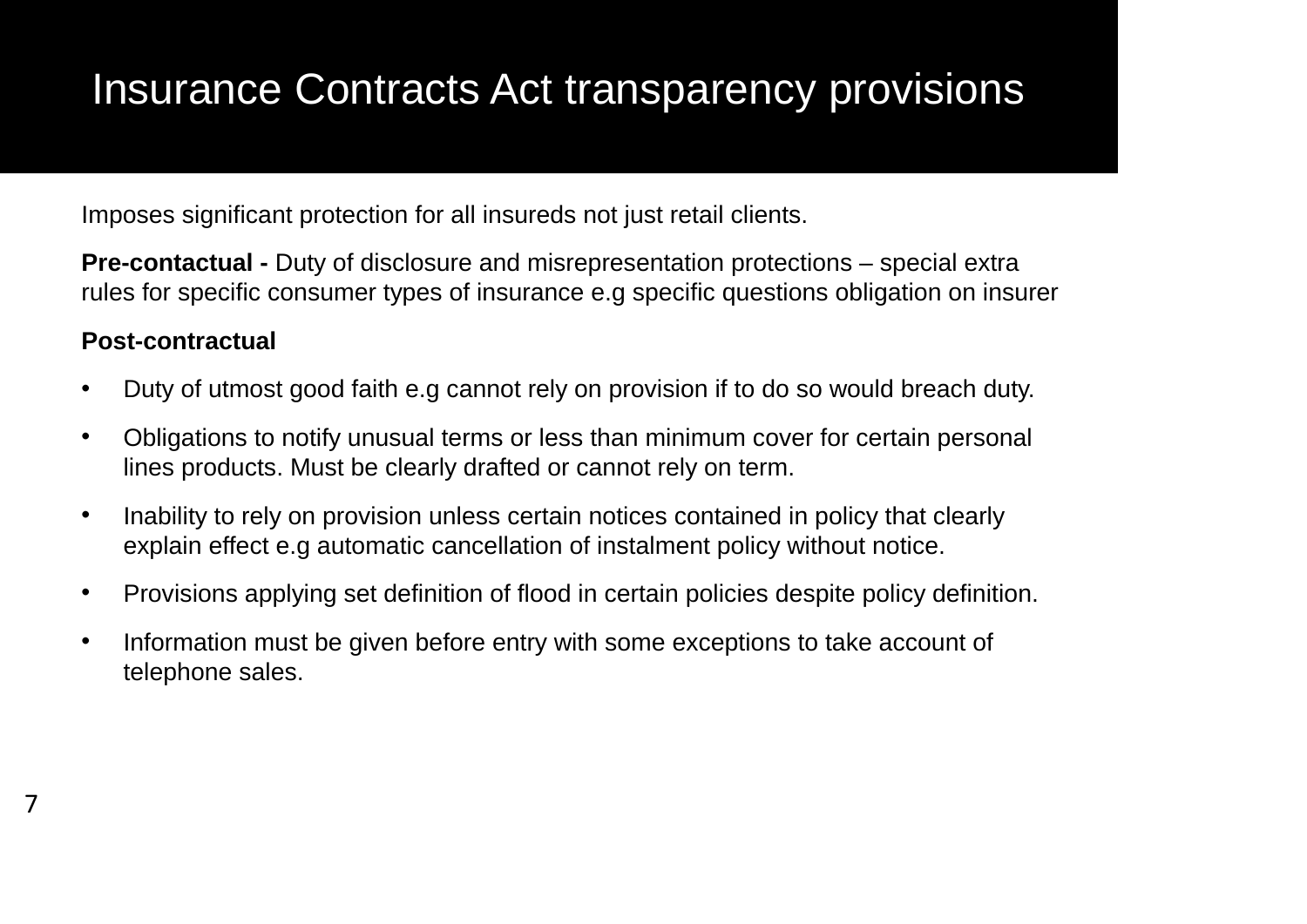# New key facts sheet initiative

- Aim to be a simple 2 page document for consumers to compare the policy with other policies
- Required for home building insurance or home contents insurance from November.
- Contents and format (fonts, colours, etc) strictly set out in the Insurance Contracts Regulations made under the ICA
- The insurer needs to provide a KFS if the consumer:
	- requests information about the insurance;
	- enters into the contract with the insurer
- No need to provide if the customer has broker acting for them
- KFS may be provided electronically
- If the insurer has a public website, the KFS must be uploaded to the website in a format that may be downloaded (e.g. pdf)

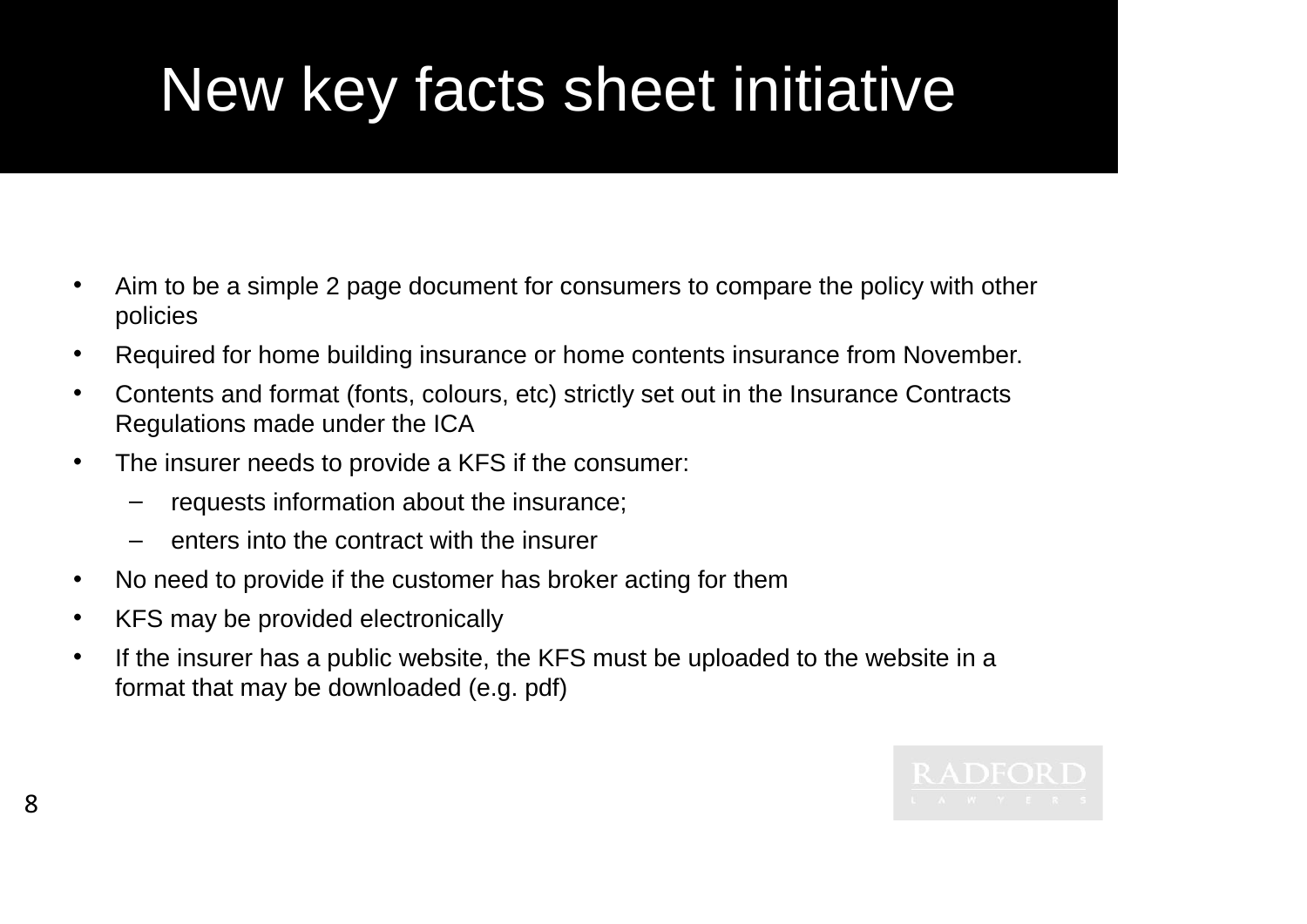## KFS – example

### The content of this Key Facts Sheet is prescribed by the Australian Gover and is a requirement under the Insurance Contracts Act 1984

### **KEY FACTS ABOUT THIS HOME BUILDING POLICY Cinnert policy name!**

Prepared on: [insert date of this key facts sheet's preparation]

THIS IS NOT AN INSURANCE CONTRACT

### linsert insurance provider's/ distributor's logo or brand)

### **STEP** Understanding the Facts Sheet

This Key Facts Sheet sets out some of the events covered and not covered by this policy and other information you should consider. This sheet does not provide a complete statement of the cover offered, exclusions, conditions and limits that apply under the policy. You should carefully read the Product Disclosure Statement (PDS) and all policy documentation for more details.

### $STFP$ Check the maximum level of cover and the events covered

### Under this policy [insert details of the maximum cover provided in accordance with step 3]

| <b>Event/Cover</b>           | Yes/No.<br>Optional         | Some examples of specific conditions, exclusions or limits that apply<br>to events/covers (see PDS and other policy documentation for details<br>of others) <sup>*</sup>                                                                          |
|------------------------------|-----------------------------|---------------------------------------------------------------------------------------------------------------------------------------------------------------------------------------------------------------------------------------------------|
| Fire and Explosion           | [Yen/No]<br>Optional]       | insert policy specific condition, exclusion or limits)<br>If the wording of eventloover in column one is not consistent with the wording used in the<br>PDS insert an explanation on how the event cover applies in respect to the policy)        |
| Flood                        | [Yes/No<br>Optionall        | insert policy specific condition, exclusion or limits)<br>If the wording of event/cover in column one is not consistent with the wording used in the<br>PDS insert an explanation on how the event cover applies in respect to the policy!        |
| Storm                        | <b>TYes/No</b><br>Optionall | Insert policy specific condition, exclusion or limital<br>If the wording of event/cover in column one is not consistent with the wording used in the<br>PDS insert an explanation on how the event cover applies in respect to the policy?        |
| Accidental breakage          | [Yes/No<br>Optional         | [nsert policy specific condition, exclusion or limits]<br>If the wording of event/cover in column one is not consistent with the wording used in the<br>PDS insert an explanation on how the event cover applies in respect to the policy.        |
| Earthquake                   | [Yes/No<br>Optional         | insert policy specific condition, exclusion or limits)<br>If the wording of event/opyer in column one is not consistent with the wording used in the<br>PDS insert an explanation on how the event cover applies in respect to the policy)        |
| Lightning                    | [Yes/No<br>Optional         | [insert policy specific condition, exclusion or limits]<br>If the wording of event/cover in column one is not consistent with the wording used in the<br>PDS insert an explanation on how the event cover applies in respect to the policy].      |
| Theft and Burglary           | [Yes/No<br>Optionall        | Insert policy specific condition, exclusion or limits)<br>If the wording of eventloover in column one is not consistent with the wording used in the<br>PDS insert an explanation on how the event cover applies in respect to the policy!        |
| Actions of the sea           | <b>Fres/No</b><br>Optionall | insert policy specific condition exclusion or limits!<br>If the wording of event/cover in column one is not consistent with the wording used in the<br>PDS insert an explanation on how the event cover applies in respect to the policy)         |
| Malicious Damage             | [Yes/No<br>Optional         | Insert policy specific condition, exclusion or limits)<br>If the wording of eventloover in column one is not consistent with the wording used in the<br>PDS insert an explanation on how the event cover applies in respect to the policy!        |
| Impacts                      | <b>Fres/No</b><br>Optionall | insert policy specific condition, exclusion or limits?<br>If the wording of event/cover in column one is not consistent with the wording used in the<br>PDS insert an explanation on how the event cover applies in respect to the policy)        |
| Escape of liquid             | [Yes/No<br>Optional]        | linsert policy specific condition, exclusion or limits?<br>If the wording of eventloover in column one is not consistent with the wording used in the<br>PDS insert an explanation on how the event cover applies in respect to the policy)       |
| Removal of debris            | [Yes/No<br>Optionall        | (insert policy specific condition, exclusion or limits)<br>If the wording of event/cover in calumn one is not consistent with the wording used in the<br>PDS insert an explanation on how the event cover applies in respect to the policy.       |
| Alternative<br>accommodation | <b>Fres/No</b><br>Optionall | linsert oplicy specific condition, exclusion or limits)<br>if the wording of eventicover in calumn one is not consistent with the wording used in the<br>BPUP There is a conductable on the state and country profits for attended to the conduct |

\* This Key Facts Sheet is a guide only. The examples provided are only some of the conditions, exclusions and limits in this policy. You must read the PDS and policy documentation for all information about this policy.

The content of this Key Facts Sheet is reservibed by the Australian Government and is a requirement under the Insurance Contracts Act 1984



This policy has restrictions that limit your cover for certain events and items, for example (insert policy specific example). To find out these limits you need to read the PDS and other relevant policy documentation.

### Evraggan

 $1$  im its

If you make a claim, the excess is the amount you may have to pay for each incident. A number of different excesses may apply in respect to this policy, for example [insert policy specific example]. You may be able to increase these excesses to lower your premium. For more detail, please read the PDS and other policy documentation[if no excesses apply to the policy the words from "A number of different" to "other policy documentation" can be removed and the following wording can be inserted: However under this policy no excesses apply.]

### Legal liability

This policy covers your legal liability when you are found to be legally responsible for damage or personal injury to a third party or their property. It is limited to [insert policy specific information]. You should read the PDS carefully to determine the extent of this cover. [If no cover is provided for limited liability under the policy the wording in this section can be deleted and the following wording can be inserted; This policy doesn't provide cover for legal liability.]

### :Cooling off period

If you decide you don't want this policy within [insert policy specific information] days of it being issued and you haven't made a claim, you can cancel it and receive a refund

### Maximum level of cover offered by insurers

Insurers offer different maximum levels of cover in the event of the loss or destruction your home including where:

- you set the maximum level of cover and your payout is limited to that amount\* (Sum insured).  $\sim$
- you set the maximum level of cover and the insurer may provide you with some agreed extra cover above that amount (Sum insured plus safety net).
- . the insurer will cover all the reasonable costs to rebuild your home (Total replacement).

\* the insurer may provide some cover above this amount.

You should consider which type of cover is best for you.

Failure to adequately insure your home may result in underinsurance.

Warning: this Key Facts Sheet sets out some of the conditions, exclusions and limits in respect to this variancy; this Ney Tacks Sheet sets out some of the containers, exclusions and timits in respect to the<br>policy. You should read the PDS and all policy documentation for all the conditions, exclusions and<br>limitations of thi

### STEP<sup>Seek</sup> more information

 $1 of 2$ 

If you want more information on this policy contact us on [insert insureridistributor specific details].

For more information on choosing insurance and to better understand insurance visit the Australian Government website: www.moneysmart.gov.au

- The policy this KFS relates to is:
	- Provided/Distributed by [insert policy specific details including the AFSL number].
		- Underwritten by [insert policy specific details including the AFSL number].

 $2$  of  $2$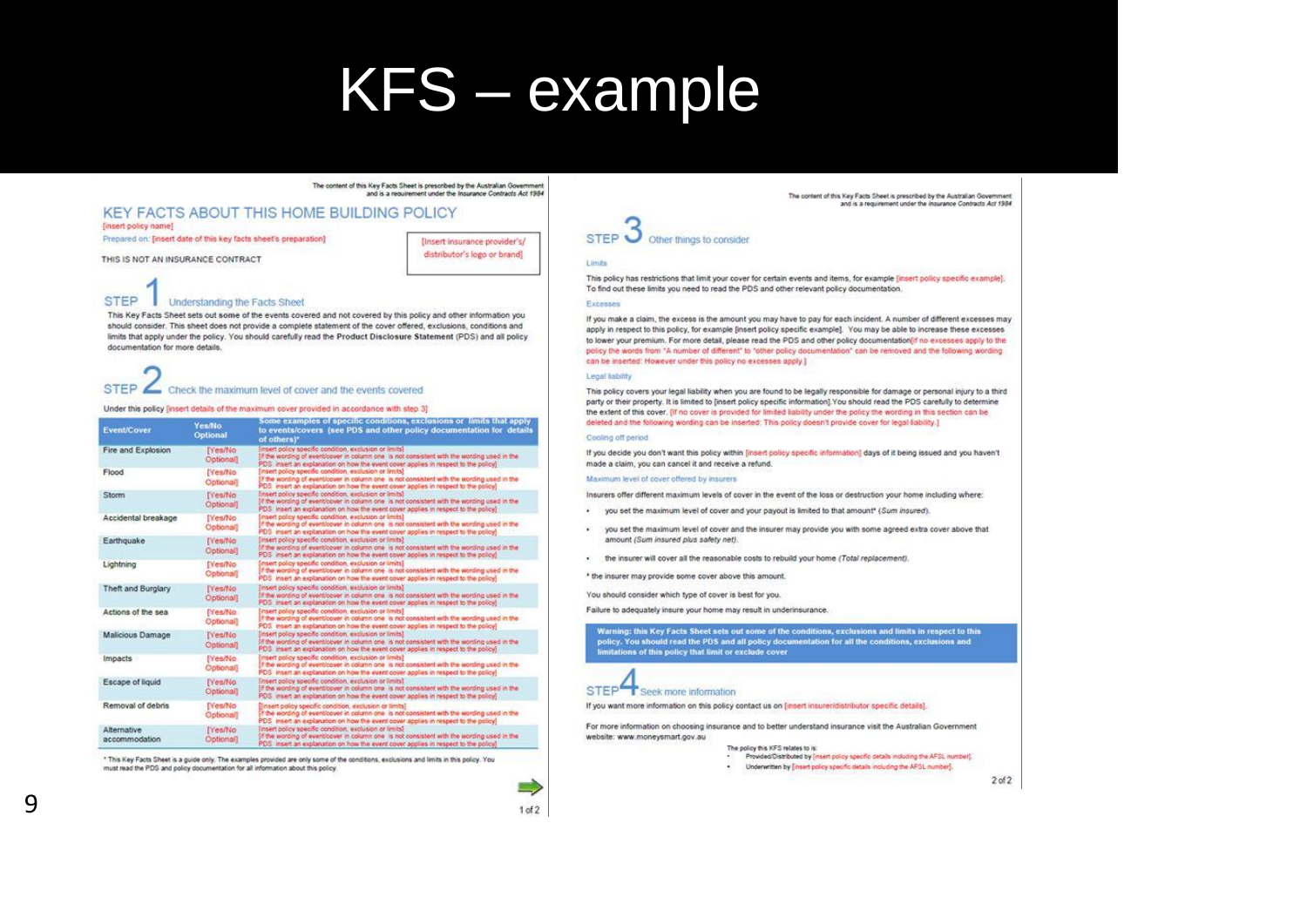### Has ICA worked?

- Generally yes. Recent review has suggested improvements but overall this legislation has been very successful and flexible given what it sought to achieve.
- Specific proposed unfair contracts regime did not proceed.
- Key facts sheet initiative a failure. Question whether will progress.
	- Policies and cover differ and rules not flexible enough to take differences into account
	- Insurers can choose which terms to include so no consistency or comparability which was the intent.
	- Consumers get limited information and may be misled as what is important for one insured may not be for another. Not enough thought put into it. Politically pushed through after floods by past Government.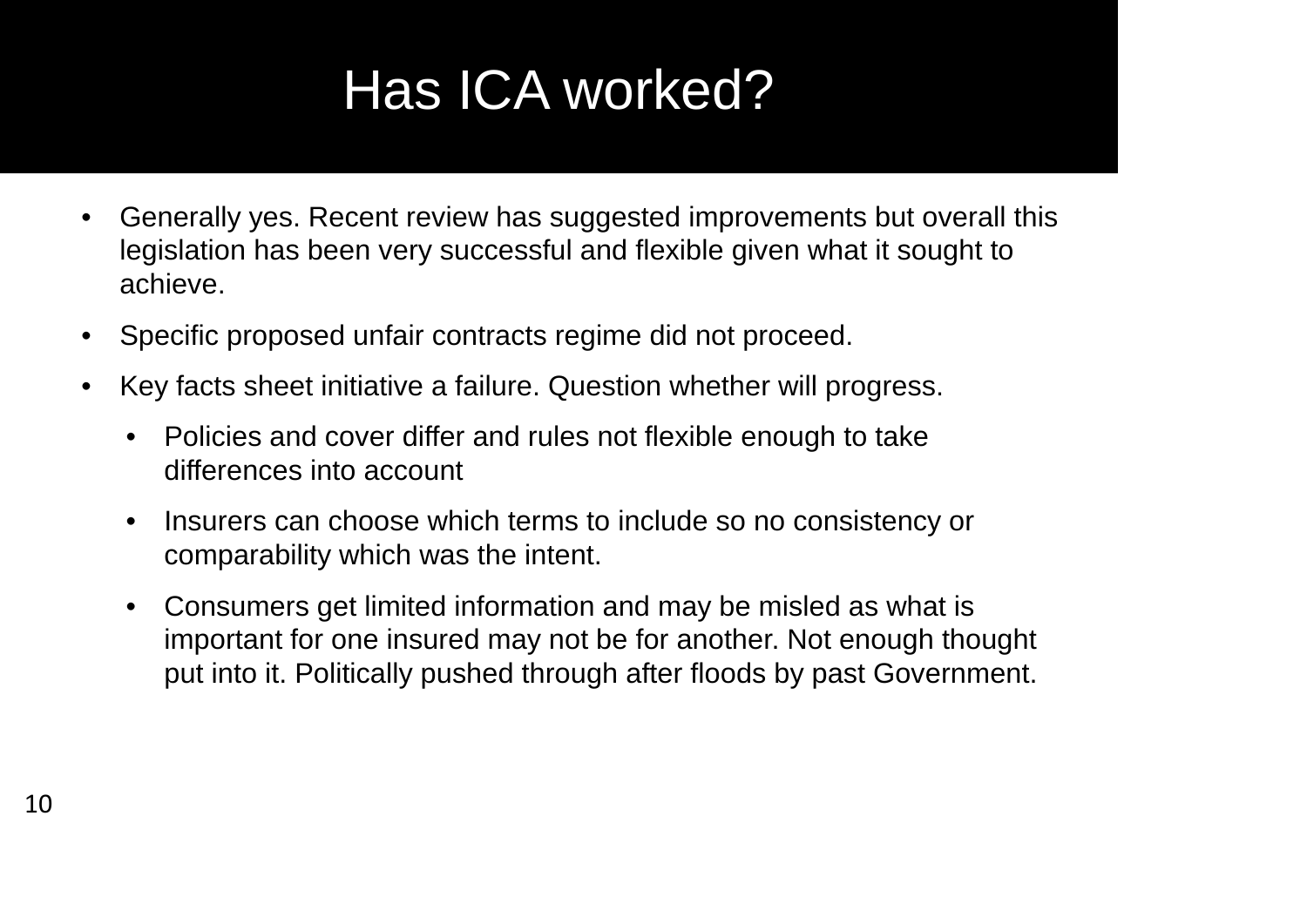## Non legislative fixes

- General Insurance Code of Practice created by Insurance Council of Australia
- Voluntary.
- Imposes standards on insurers and breach enforceable by Council against insurers. Consumers have right to complain about breach of Code.
- Doesn't really take transparency further than the law but in other areas goes further than the law.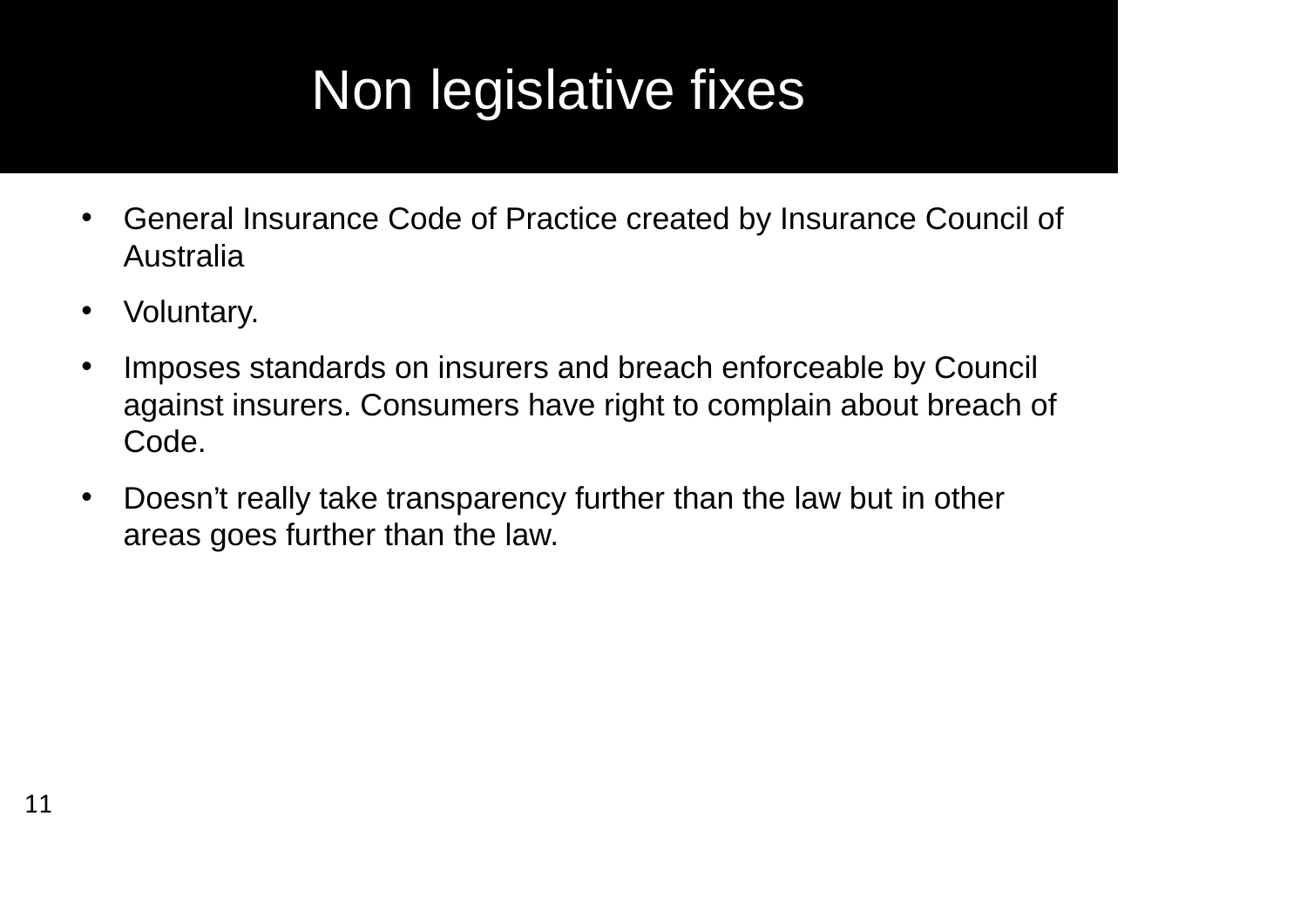# FSI

- Current disclosure regime
	- is too lengthy and complex
	- does not enhance consumer's understanding
	- imposes significant costs on industry
- Policy options
	- No change to current arrangements.
	- Improve the current disclosure requirements, including layered disclosure, risk profile disclosure and online comparators.
	- Remove disclosure requirements that have proven ineffective and facilitate new ways of providing information to consumers, including using technology and electronic delivery.

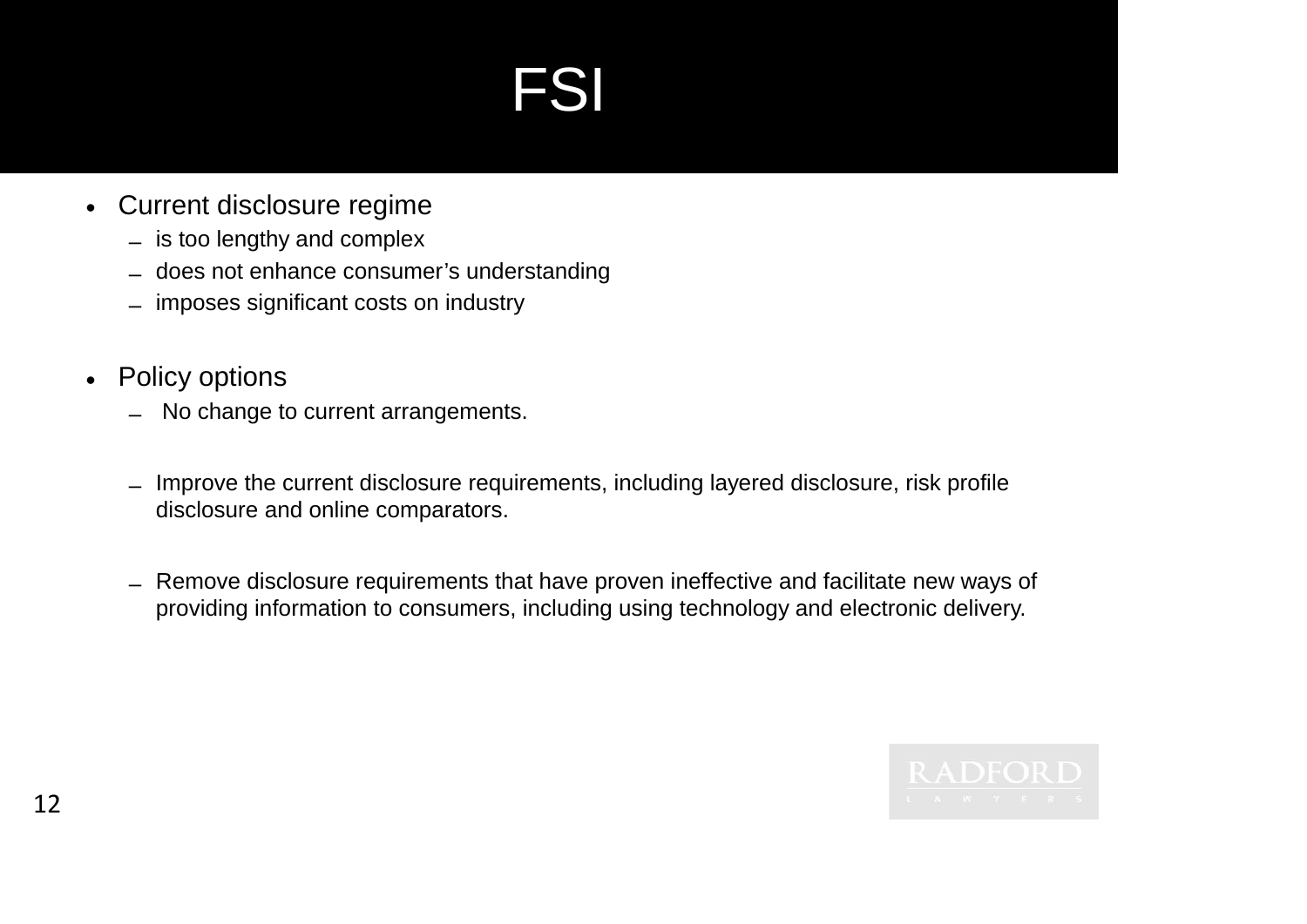# FSI

- Policy options (continued)
	- Subject product issuers to a range of product design requirements, such as targeted regulation of product features and distribution requirements to promote provision of suitable products to consumers.
	- Provide the Australian Securities and Investments Commission (ASIC) with additional product intervention powers and product banning powers.
	- Consider a move towards more default products with simple features and fee structures.